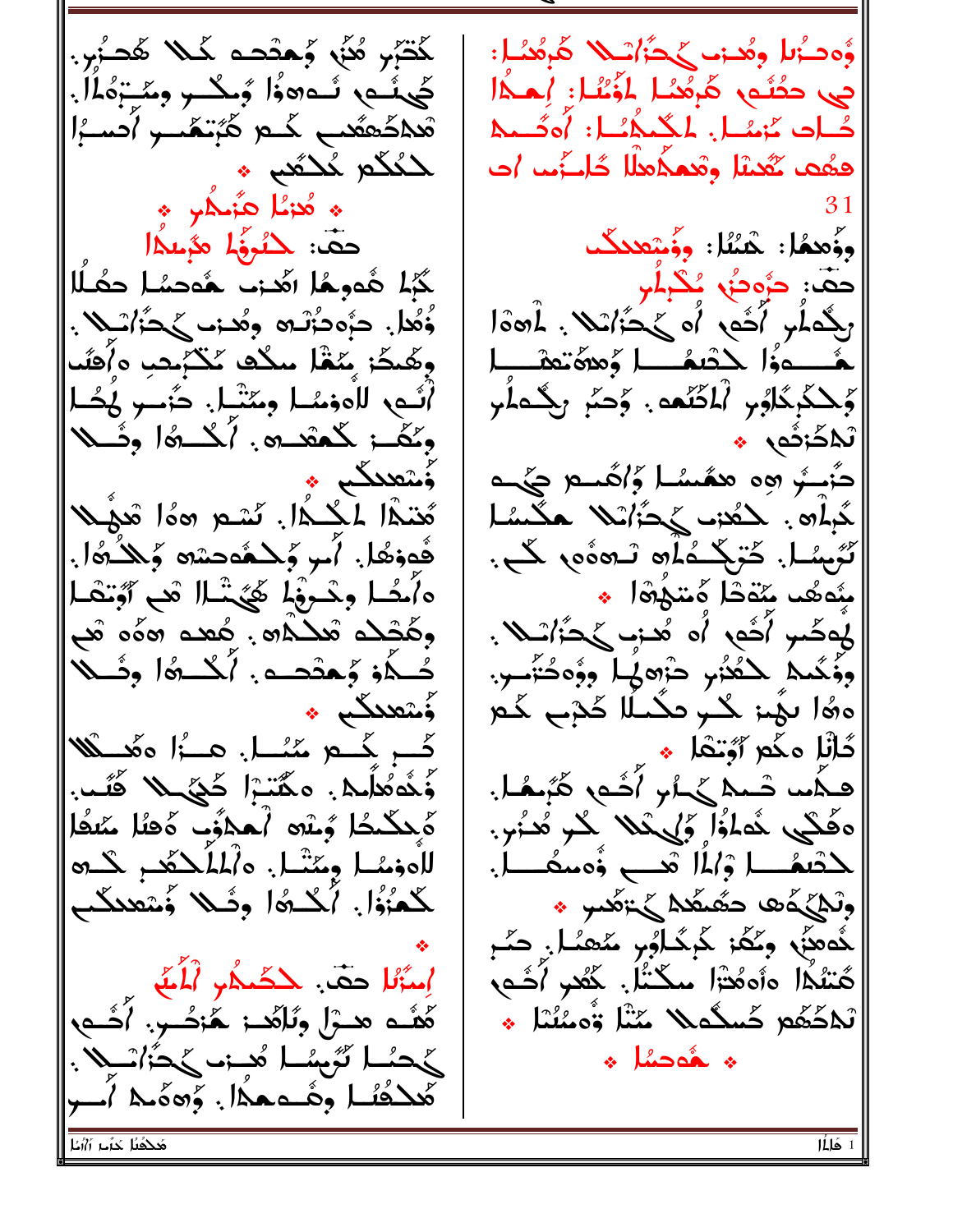مَّكُىعُداً. وِنَاهَـا كَاتْـا ەئـُـەۋەْلَا. وئىلا كُف وَهُــْزَف ْرَبِيرِ كَيْتَكُفّْدَهُ حكْحُل هُڪْل \* \* هُدَهْما \*<br>كَــاْ فَدُسُــا وخُـدووْنَا. إِنَّـكَـــر أَد هُذَا كَيْحُمُ ٱللهُ . ٥ هُمعكُمُ الْمُحَمَّدُ الْمُحَمَّدُ خُوووُلْل وتَعَكَّل مَفَّكَى كُتْرَوَّكُلْ. شَمِكُمْ مَعْدَوُّا حَصَّرِ أَبِكَ الْمَحْمَدِينَ مِنْ وَهْيِجِلًا وُهُدَا وَهُدَوُّا خَصَّدًا. وَهَا ثَكُمْ حَمَّضُفْعَلَاً. كَنُبُومْ وُودُتُس م*َن*ْعَبَٰنَّىٰ. گُثْنَفُسِ نَعكَلِهِ ۚ مَى نَتْمُنَا ەھَھْــةحَلَا. ەڭرېگــەلُر تىھگـــس تُسْعَط حَنَّهُمَا ذُكُلَّ هُمَا وَهُوْتَبِ هُمَّنْمُهُ ا \* ثُمَّ مُكُمْ \* ﴾ نُمنُعُــا إِلَا هُوْا . هُـــــم بُكُوْه هُوْوْا حَمْدِلًا. وْلِمْ هُكْمُعَا إِسْتُمُا لله ابلا. آوْتِهْا كِفُعِي الْمُكْوَّنِ. هْ) هنُعِـــدًا لَا هُنْبِـــزُا أُهـــلَا همُبسُل هُـم هُـ صْـم هُـتَـٰهَا. كَتَبَرًا هَكُم كُدُرًا. وِهَّنْبِ: هَدُرًا وِهْسوەوُدُه. وْأَهْلُ ۖ كَعِكْزْلُمْهِ. وَحِمُداً وِهُعِنَبٍ مُحتَدًا. هُكُم بِمَّمُا وَجَدُّهُا. رُؤْمٍ هُجَرَّا وَنُعَمَّمٍ. للعوِّدُه هُدا وُالْمَا \* لْكَهْزَارِ. هُوَمُلْإِ هَزَّمْتُهُمْاً وَمُعَجَّلَاتِ لَكَرْفَى حقّ فَهكُنف جُبلًا العبيل هكف.<br>الله عَمَّدلَّا فَ مُعلًا مَحْمُعًا حَبْء أَآتَا

هُوكُرْنَسِيٌ مِنْلَا مْتَصُدُا. حَدَّبِنَا قَبْتُهُمْ خُرِيْكُتُهُ . وُهِعُسُلْ هُذُرٍ. . هَهْسِي مَهْ يَسْتَمِيهِ هُوَ مُسْتَوَىٰدَ كعشحكنها وللتشميه محكيكه وْهِ هَـْـا و مِمْحَعْبِ هُمْ وَرْئِــْـهْلَاهِ . دَعْمَدْكُفْلِ الْمُؤْسِيِّرْلِ. ݣْكْـــْ دْهَا كَتْبِكْتُمْلُونَ. سَنْقَا لَكُنْ مَتْوَكِّبْ ﴾ هَبِ وَكَنْسُهِ أَنْ هَلْسُ: مَا أَنْ وتَعكُمتُ هُـمهُمُّا كَلِـمَكْـَرْهِ ۖ وِكْـز أَحْدُّا. فَحْسُا حَبْحًا. مْع رَْفِزًا لآمُعا لِأَمِعْا كَمُنْ أَلا حفُوكِسُلَا وَٱوۡـفَـٰٓءِڶَا ۚ. تَحفُـلِ مَحْـند ۖ حَمَحْـُـم ۖ. هُ هِكُلا إِنَّ الْمَلاَمُ أَمْرِ الْمُهْمَنْ الْمَرْسَلَ الْمَسْتَرَا اَمْلِكُ مِنْهُمْ مِنْهُمْ هَـْلْهُمْ وِدَّةَ هُمْداً. حَيْقَدْاً وَلَا خُدُّنِبٍ. أَحْدُهُ! كَمِجْمَلُه مَعْمًا لَكُمْ مَتَوَكَّب هُلَا وِذْهِمُا حقّ مشسًا تُهْتَبهُ امسا. هُ**كُم. ﴾ نُمنُغا لَ**ا هُوْا. همَّسْا هُكُمْ آدُىٰا تَعْـمِيه نُـوهُوَّا ِمُّنۡنُوا ۚ. وَحِلُوهُۥ وَاللَّهِ مَكْسَوَٰهُ ﴾. لحَفَلاَسُا وِكَعْقَدِهِ هُـزْاً. هُوَيْد وَحِنٌـــوهوڤوهِ أَيـــوهُو. كَكُعـــوب كِحْزَائِبِ لَا هَلُومِيْتِ هُ حُصِبَهُمِلَا . ە، ھىلەۋە ئۇيغىما ئەئىمال. ەلْمُشَى كَلا تَعْبَدُوا مُشَرَّمَا مَنْ مَسْرَ لمستَّةُه وُرِجُسا. مكْصِبْرُه أَهْسًا فالمُ ا $\leq$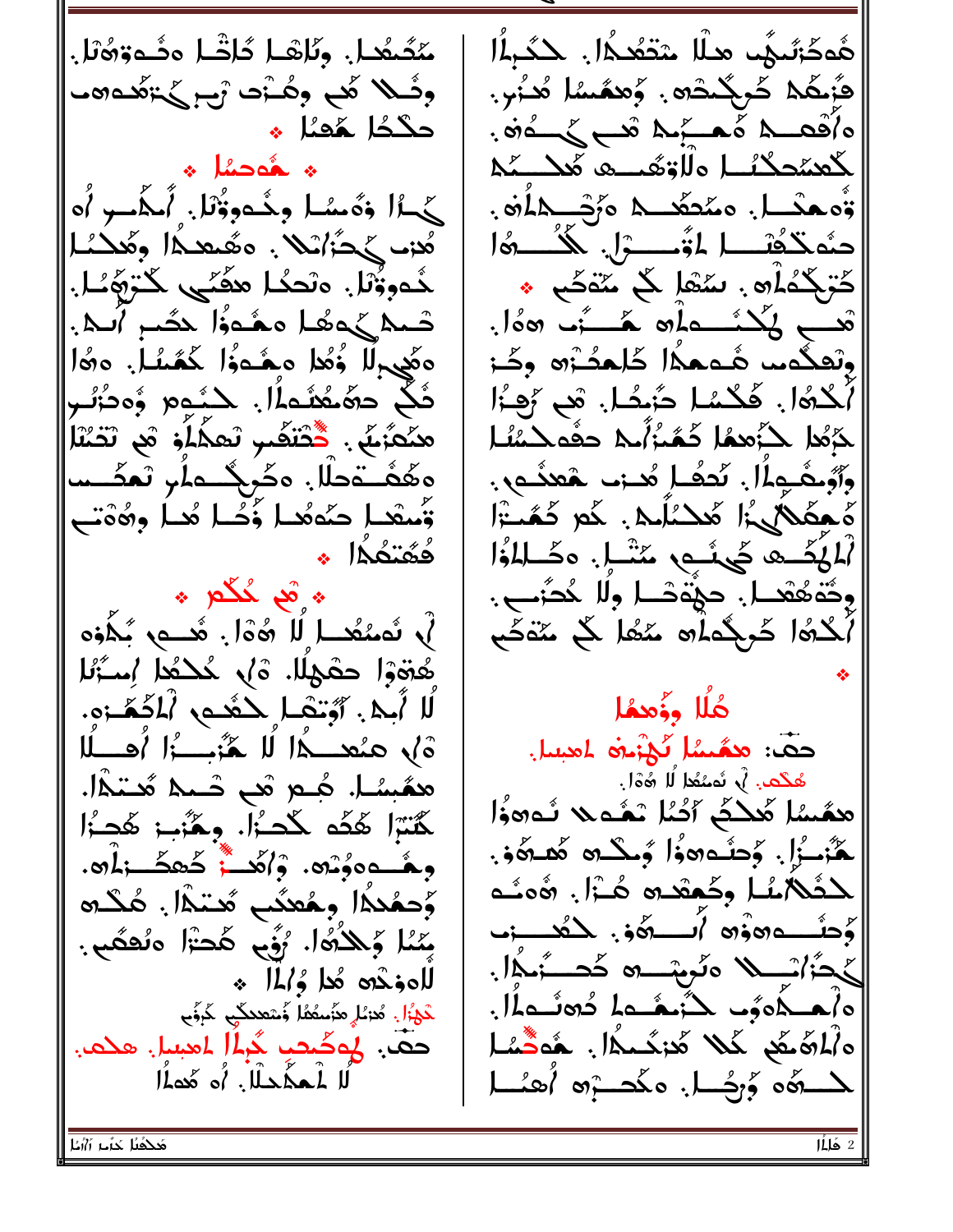فنه مَكْمَ سُكْمًا مُحَسَّفًا. وقع وَّمْقًا وِجْوَا تَعَدُّى وَّهَ حَفَكْتُوم. وْالْمُتَعَكِّ أُسِرِ أَهْتَرَا Lical o أُسِ وَهٰٰٓئِمَهِ أَحُلَّ كَمِلاً كُنَّا ۚ هُ هَٰٓئِمَـٰهِ ەدىما كىلا ۇىتىگەرەپ كَتْتُغْـا أُسـو هَتُعْسَٰرًا غَـمَّحْـتَـمِّتِ ۞ ۞ ۞ اُسـو خُوصُا ومُكْمَلَا هُ يُحَلَّى مُكْلَ \* Lisan \* م<br>ما حُكْم مُمْ مُلا الْمَكْم حُلْفَ أُهي. كَرِ كَحْصًا هُـ20بُرْتُه وُاوُمْ أَهْكَبِ هُداً يَكُلُّ شُكْرُهِ كُكِّرَة وِب. قَمَا مَنْهَا جُيرٍ مُنْتِ وِلِمَوْمَا مُعَسَّل كُهِدُتْوا. ولمعاها للحُدُها وهُو  $\frac{1}{2}$   $\frac{1}{2}$   $\frac{1}{2}$   $\frac{1}{2}$   $\frac{1}{2}$   $\frac{1}{2}$   $\frac{1}{2}$   $\frac{1}{2}$   $\frac{1}{2}$ وصَدَّمَ هَالحُمْعَ هُوزَالحَمُّهِ كُلًّا. وكُترًا. وهُحكُده لِحُدِّلُهِ كَعِنْدْهُمْ كَمْسَعْمُلْ. حَجَّەجشە وْنُس هْمْ وُهِمُعَا هَمُشَا مُحْتَمَّا هُمْمَتْمَرَ كْهَشْتْلْ. ەھْىئْىي خْمَالْكُمْ كْتْتْرَا أَشْمَعْ مِنْقَصَةُ وَلَا مِنْ مِنْ مِنْ ك مكَّشَم مُتَنَّمًا \* \* Lock \* هُوصُل لحدةُه هُـلًا. وْٱهْدْ هُـلَّى كَعْكَبْلُهِ. وِثْمَلا وُإِثْمِلا كَبِيبَ ەھْكَا ۋەيب مَنْتَا. لَا أَوْقْسُومِت كَعِنْــهِ لَا وَتَعَوَّلُكُــدِّهِ ٱلْمُؤْتَنَــدِ مَحْدُمُا حَنْ الْأَامَانِ

هُه وَحَقَّقَهُ أَ. قب حَ صَفَّاء أَلْمَصَــُه مِ مَـــــه ص مَــــهِ مِنْـــهِ مِنْ ەھەللۇئىسل ، ەسسىلم ەھسىزم كَمْعَنْزُاتْمْلًا . 60 كَمِيحُسِنْ أَ٥ كُلْسَنِفْ بِكَعْبَكَتِ مُكْتَرِكَةٌ وَالْكَمَسِينَ مِنْ الْمَنْتَ وَالْمَنْتِينَ أهنَّــملَال منْمحكُمُّــا كَعفَّتنْــا. هِ مُلْتُسْلِ وِنَفْعُـدًا هِ هَيْ-أَلْ: أَهُــدِّهِ أَلَّهُ لَمْصَرٍّ مِنْ أَلْمَسْنَةً مِ هُدَهَهُ مِنْ تُوَا وَتَعِيَّدُوا كَعَمَّسُا وَهُمَّا چَيْ:هُمْسٍ. هُدَوْهِ هُكُمْ خُدْوِقُوْلِ. اللَّهُمَا وَحَزَىهِ وَهِمْنُو وَهَا غَوْهُمْ لَمَكْتَبْسِرٍ. مَلَمَسٌبِ كَيْسٍ حَشَيْلا هُــتَمْكُمُّهِ . هَكَامُهَـــتُّذُا كَـــأَنُّهُ ا ەُدِيُّەڭلا ووْەس ھُەوھْل مُدھَىپ هُنَّكُ لَمْحُمْسِكَا. لَاحْدُهُا حَمْلَا ڏگجا په \* تُع مُكَّمِ لَلِ لمُعكَّدِلَا. أَو مَّعهُ الْكَلا كَتَتِرَا. وِلَا هِوَٰۤا هُـُـٰمُو ٱِـٰٰٓهُـٰۖ هُوَىٰۥ ٱفْـِلَا بَعْدَهُ وَهُمُعَامٍ. خُزُّه مِهْمَمْ يَهْدُ وُكِسْتُوْمٍ. وِوُكِسْتِهِ أَبْكُسْتُوْمٍ كَقّْرًا. مُــتذَاْلُ هُقْباً هُجَنّْنُـا. وَهُو هَفَوْلِ لِحَدِّهُمِ هُجِ أَنْبُرِ وَهُدَوْمُ لِمَدَّهُ مَلَّكُما وُءْمَا \* مغقص وهُ مكلًا ا هَا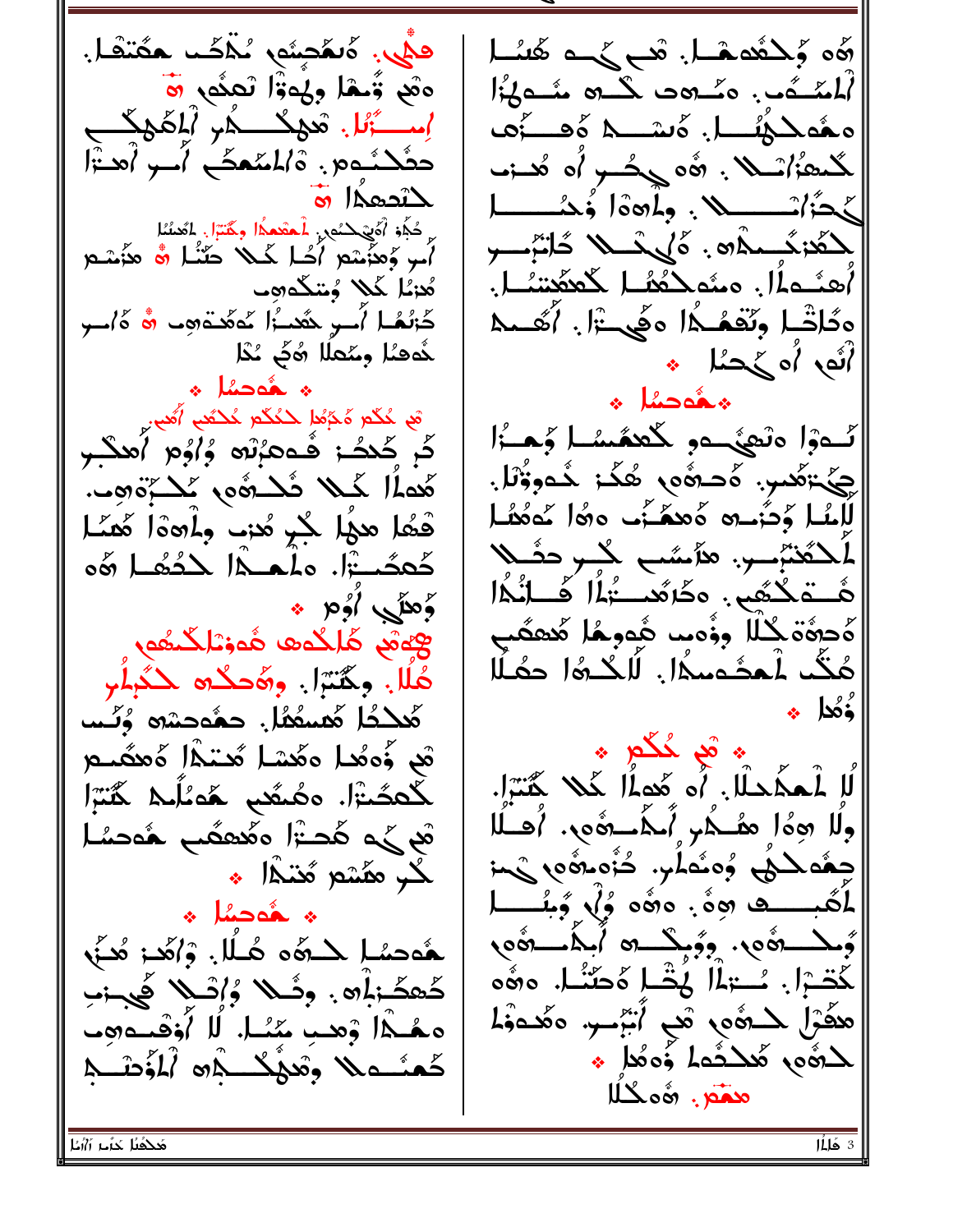وَلَحْقَدِهِ هُدَاً. وَهُو تُبِشَا لِمَحْكُم كَزِهِكُنَّهَا. هَـهَا لَاجُا مِخْفَذٍ كَحَزًا. الْمَعْدِلُمْ وَهُدَب أَكْتَرِهِ وَالْمَعْلَمِينَ وَالْمَحْدَثَةِ وَالْمَحْدَثَةِ مِنْ لِمَكْمَا تَقِسْمِ هُنْسَتْزَا. مَيْسِ وَهُو أَسْمَاءُ مَدَّەمُدًا. ۚ ثُمَّ ثَـَـٰلا ۖ وَجَزَٰهِ مُسَارِ سے سے سے ہاتے ہیں۔<br>کُٹَ اُماؤستندلک کُریگُدانہ وَٹُننٹ کُٹُائنڈ<br>کُریگُداا کُحکُنمانہ مِنَٹھا کُل کُلگتی وِجُوهِمَا كَمَّ أَحْشُوسِهَا. كُنْشَرِ هُمُا وَهِـنَمْسَ أَمِــوٍ تَعَــُزَا. هُمْهَــا أَحْدُّهُ | دَءُدَتُه وَهُنَّ ﴾ دَّاسًا لِّكُوْهُوا وَحَقَّصًا. وَهُما وَوَوَّهُ رَّبُّوا. هُوْ كَـــهِ رَجِّكُعَـــا هَقَعَـــزًا. هُلَا هدُنُرُل ويلْكُمُل وَرَّجْها هُو هِنُوهُده . حَسَّرٍ وَحِنُوماً حقَّ: مُلْل هُوْهَا ووُهڪُنُوهب. هُلُّا وُههُا هُيڤُهكُما. أَشَمِ ٱ۞سُلْ هَكَبُنُهُمْ لَيُّهْشَا هُنَّ كَاوْبُو هَقْفُ لِمِمْكُمُ مِالٍ هُمُلْ كَهِجَمْاتْـــلا . هُـــمرم رَّلِل إنْســو وَهدُم وُهوهُمْ أُسِيرٍ شَعْبِكُمْلٍ. هُجِكُوْ هِمْيُهِ أَبِهِ. وَكَنْ لَمْ كُتْرِكْتُمْلُو. هُوَصْمُا ئَـــلا وُحكْــــەمن. ھُلا وُھەُا إِنَــِــر یکلو حُوجسًا حُلو حُوجسًا حُلو هَعِمُـــــــــــــــــــــــوَّذِ لللَّذِبِ أكثعًا \* دَأَكْتُكُدُهِ .. وَقُلْ وَأَلْمَسْآَبَ أُسِير أىك ئى فىتصلكى. كى گە لُــه%أ. ه/َلِــهُوۡ لَاوۡكُـا وِسۡعُهُدَـا ِ. ومَنْهُمْسُورِيْحِمْسَا. وَإِنَّعَاشَةِ الْخَمْلِسِ هُمُا ِوَهِهُمْ أُسِي هُــوُوْلِ وِصْــهِ ەْھكەُـــــــــو. ھگـــــــزّْكُما ەْھرَّــــــــزُّكُما. أَهِكُلُوْلُمْ إِنْعُشَالَ. هُمُلْ وِأَسْلَاهِ وَسَ هُوصُا كُر هُوصُا كُـر هُوصُـا هِهُمْ أَهْسُلَ. وِنَّعْصُدًا وَجِنَّتَ هُمْ گر اُگھُا ﴾ تَوَهَّبَ. هُكُّرٌ جَبْعٍ وُهِكَا أَسِ وُهِهَا مأوصيا هكز متنلًا إِنِّ ٱلْمَذَّلَّا. أَس هِكْتَسْا هِ كُنُواْكُمْ. تُكُنُّ لَلْلُغُ، ثَبَ نُشْتَالُلُ وِوْدِكْتُرْدْرُدْ مِنْكُتْرَا وَٱوْمِثْكُمْاً. حُدمِمُا ۖ كُر حُدمَمُا ۖ كُـرٍ حُدمَـٰا ۖ ەكرېگىملار. ەدرەكتىپ للۇگىب. كُمْ أَحْدُهُ أَ \* لمَوْجَدًا كُحِسًا وَهْتَدِهِ ﴾ [مسَّن كَمعُدا كَبِعُمُا وِلَكْمُا سُكْسِهِ مِتَمَاءُ مَثْنَــِينِ. مَكْتَفِعْكَمـــــهف حقّ: هُمْهُمُمْ \* امُسْنَا \* كَبْرُهُـــامِدْ. كَانْ زَاءْ شَكَـــْدُهِ، هُكُم: )ْلَوْكَرْ مُرْمُل كَمُّتَبْعٍ. هُسُمُل مَحْدُمُا حَيْدِ ٱلْأَمَا فَالمُا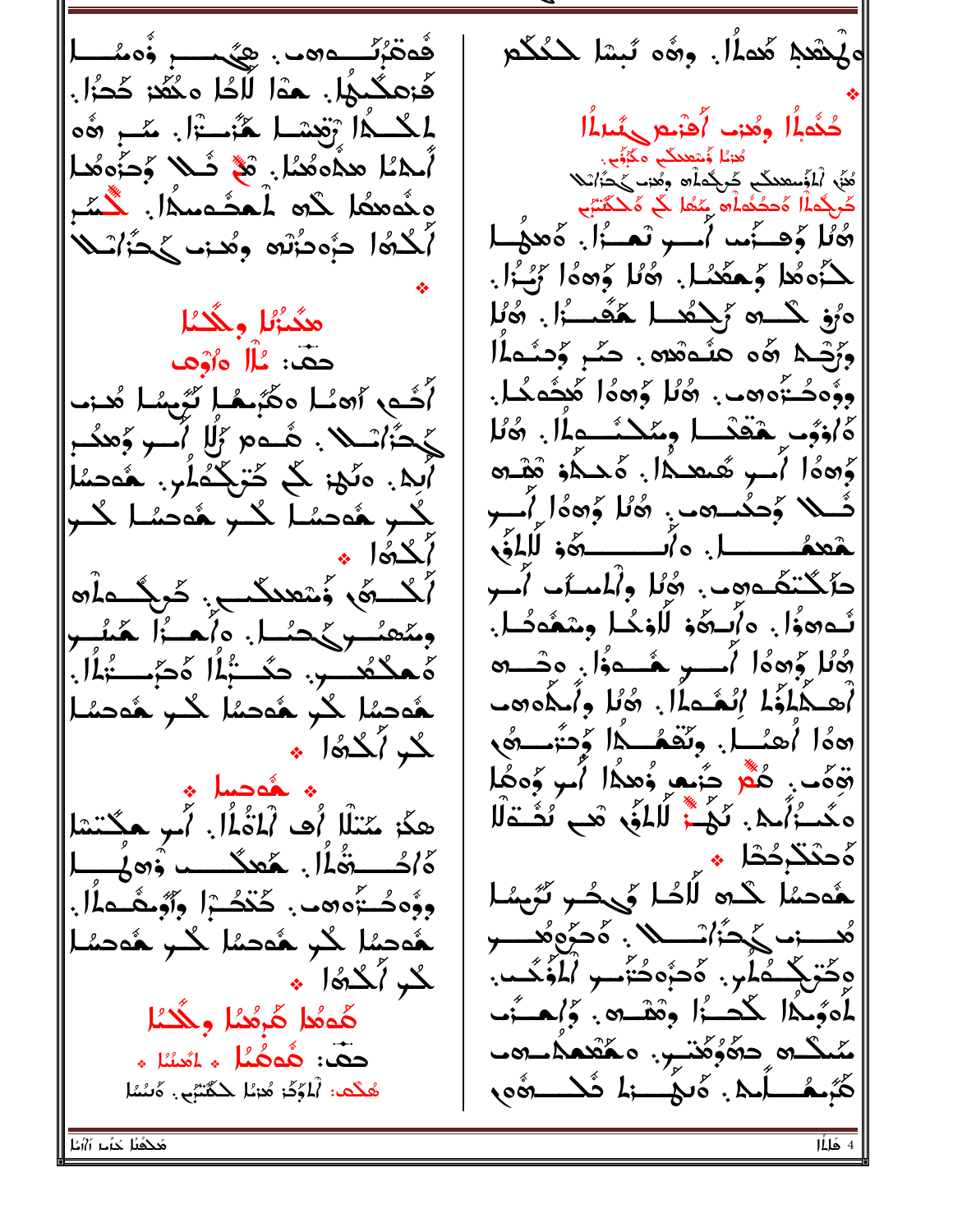هُلا وِهُصْـــلا مكْــْـــْ إِ كَرْهُــــهِ ا قبيرة معكوها ومعتقده محتوه أُمِرٍ وُحَكِّمَةًا. ۞ لِكُمْ كَامَ كَاسَرُهِ هَدَ كَمِنَّا مِهْتَمَا. وَتَمُّد مَنَّمَلاً مَّد َ لَمَثْکَا ۖ خُرِ وُهَنَّمُو \* كحك أرود المحامل الأحكى وَٱوۡبِمُسۡـِـمالَ وَوُحِدُه كُــــماَ ەُووَّحْشُمْلًا . ەۇلاھۇمال مەشەھل ەكدېزىقمال ە/كىگمال مڭزْمۇمال؛ متكمكسة مأنه لنمرض ومثعقه ؤْهِمْنُنْكُمْلْ. تَسْلاَنْلْ هُــوْغَوْرُوهِ بِ أَف وهُ هُشُـه/اً. ه تَـــه تَمْكُمْــا ه/ُف جزُهجُنُوهِ حَمَدًا جَفَّجُنُوا ﴾ تَكَذُا هُنَاه هُجَسَّمَكَعُفُوه لِمُودُّ هِهُمْ کُبِ. حَنْمِسْهُمْ وَهِهُمْ أَهْمُسْمَ لَجِحًا. ۚ هُ/هُــد كَاخْـا وُحَتّْنَعُـا حَزْنَـوْ رەە ھگىسُــا ۇھگەوۋگـــەھەب %ۇۋ  $\bullet$   $\bullet$ حقّ وهُوم كُولمُه هُمَّ: هَنَّمو مَي هُم أَه هُن كِحَنَّاتِما . ومكتبر ووه أوحمل هيُّ أر الَعَــُابُ هُــٰٓوَبِ حَتَّمِيْهِمْ وِلَىٰحُــٰمَلَٰہِ . وْلِيرُه لا كُلُّه عَكْسُلًا وِقْقَكْتْمَاً. لمستَمَع وُحيُمًا ووُحْمًا هِوَا لِمَحْشُوبِ كَمِلا هُتِيْهَا هِ هَنْنَا وُسُسًا. حَقْدَلَا وؤْەمە ھُەوھُـا. ەھْھىُـا ۋْەم*ىُل*ـا. كَمفُسِــ ۞ حثَمْـدْبُ . حذَّـُـُـــا مَحْفُلُ حَبْء أَآتَا

أَهُدْ كُلُّهِ ﴾حدُّا وِنُووًّا. حمْكَعُدا لحَقَّــاللَّهِ. وهُـــوم أملا كَنْـــأَلَّ وُرِكْبِكُلْ. وِذُسِعُيبِ 10 هُدِي كُلُّهِ. لمكتف خ دهب ه ألملا حادو المسلم حكمحكي المتحسل أمكن وتحمين المستر فَقْعَطْهِ حَبْسَةًا وَهَالِهِ كَمِلا وُسكَن، ەُھىزْم لاُھُم كَرِيْكُمالْ. لَّكُما مُنْزَلَ مُنْزَرِهِ . ﴿ وَهُم عَلَمَ لَكُلُوهِ  $\cdot$   $\sim$   $\sim$   $\sim$ \* Lisai \* مُعا كَاِسًا هِمًا هُـ هُـدَاْ وَرَجَّــد دْهِ أَهُمِ تَوْمِمُا هُدْمٍ كَجَزَٰاتِكَ . كَرِ. هَلِمَا تَبْ مُحْزَرِهِ بِمِكْتِ وَهُ يُكْسُلُ حِيَّةُ وَهُبَ أَوْهُكُمْ أَلِّ هكَمْلَا «هُ) قَيْرُهْمَانِ وَهُمْ «هُ) للكمحام وتفقيل مكنُ محكِّل لِّكُما هُزْمًا. وَهُكِّمًا أَهْدَى أَحْدَثُهَ وَدَٰٓا هَقَيْبًا ه∫َوۡكُمْ هَفَكُم وَحِدِهُهِ . أَنَّ تَسْعُدِهِ لِلْكَلِّكْمَاءِ كَرْدُهُا حَقَّ: هُ هُ كَنْهُا َ هُٰٓ: كُلُّو أَلْعَثُمِنَدُا دَزَّەتُو مُنْعَمُّا گعزب کے جُڑائیلا كَمِلًا هُبْهُمِ أَهْدِنٍ ﴾ هُنَّ اسْمَلَ كَمِكْتُ وَالْمَوْلَى كَمَعَكْكُمْ وَ هَزْدُه وُّحُل. حقْمِعد مَكْـهُلْ أَحِمُّلْ وُهـْرَلْ. وْٱللَّا هِمُسَــــــاللَّا هَا هُـفْـــم أُمْلَ لِحَدُّهِ وَهُ مَسْتَخْتَصُدِهُ \* 5 فَالْمُ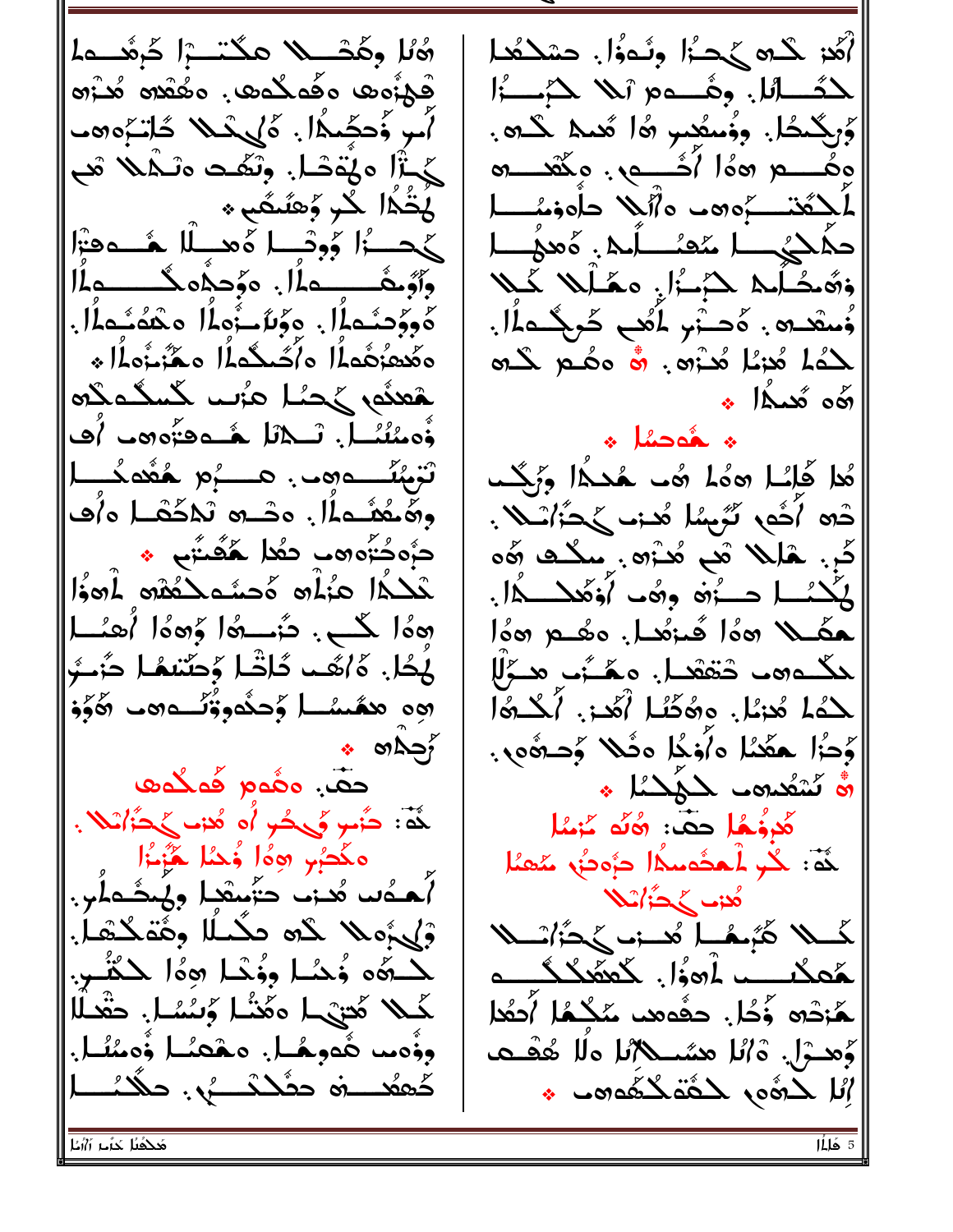ودُلمِعْعُدا. أُسْبِ كَعْصُدِت وُسْعَه ەُسَٰٓبِ هِتَتَمَّـا مِمَّعُتْزَا. هَٰدَلَا كُــ اُحُدَّمَا!. وَحَكَّمُه وَجُحُمْ نُهَٰذٍ وَهُ ا \* Irist هُوَدَمَا كُلُّهُ الْأَمَالُ فَيَحْسِنُ لَهُوَدَمَا الْمُحَفَّ أامه 60 محمَّسُا للهوَلَده . دئَــلا یِمَٰ کے تَعَلَّیُوں مِکْمَوْکُب کُلُهِ. أنحكم المسرعةه بالمسانص سنه للمُسْتَرْهِ كَعِكْسِيهُمِ وِتَعِدُسِهِ وُحِشَەتْهِ ۚ ۗ ۿَتَعْمَلُنه = حَثَكَ وَهُم فَءفكُموهُ واللَّهِ الْأَشْمِ الْمُعْبَالِ. مَتَنْسِبٍ. لمُوَوْم حدَّومسُا هُبُعُصاً. لَحْمَدِهُومِ لَحْمَدِ الْمَاءِ. حَكْمُلًا وَاَحْمِلًا . تْظَرِيبُنُو دُمكَـلْـكْنُو. دُمكَــعِ قُسْمَا ەْھەكسا ەترىئىسىل. ەڭلىڭسىدەپ ەَسْلُلْ. دَشَلا شَى اُھُىي وَاُھُىي ﴾ هُوهُمْ وَلَهْمٍ وِهَمْنَا ِ فَكِحْسَى ۚ كَبِعِ مُرْضَى ۚ. كَمَنْ زُهَ الْمَ حقّ لَا حَبْسًا ولَا حَكَّمْ كَلَّا • مَتَّدَمِ بِدَمَّة \* كامانص سنكف هك اهْج نفْق أَوْتِ رَهُمْتِلًا هَشَسْلَ مَكْثَمَنُوْلَ. رَهُه وْالْمَصَّدْ خَعْدُبْدُهُ وِخُوهْدًا لِمَحْلَمَ كُــــزِ كُــــْتَى هِ2َا. وِتَعَفَّـــوز هِ2َا لْلِدَّەْلَمْلِ. دېڭمگىدا ۋىمكىل گىمْل أَحْبِ مْقْتَ. هُ/فَفَ كَكْتَعْتَقَا لَمِكْنَا وهـــمسلم وهُ يَكْب أَحكْمَةً بِ إُوْدُه فِي الْمُكْلِمِ. هُمَكُلا أَشْي ۋە ل**اە**ۋم*ىلا دېمتىل پ* لمأهب هُ فِي الْمَسْرِ مِنْتَفَسِينَ مِنْ الْمُسْتَفَسِينَ \* **المُتَّاتِيلِ** كانانص سنكف هك أهْجا نعفْف حَقْمَتُمْلَ. وُه قده وَبِ خَيْفَنِي أَف كَرِ كَرِبْكُه أَهْ . هُمْ خُودُكُمْ وَرُبُّكِب مَنْقَدِمٍ. هَكُمْنُمْ وْأَهْدَهُ هُدَ هَدَ أَثَّفِ : حمَّهُا. مُنظَر مُنَّى تَجَنَّدهَ حَكَياً حُثُماُ وهُن، أُهْبَم مُنَّى اْلمُفْسِنْدْكُم كَرِيْكُمْاْنَ وَمُّتَبَ كَيْمَاْسْلَا<br>كَرِيْكُمْاْ وَحِكْثُمْاْنَ سَّعُل كَي هَكْتَبْنِي وُوَكِّمْكُو ۞ وَلَكُنْ كُلَّةَ مِنْهُ ﴾ هُــوم اُهْــو مُن هُــوَــدُ الصــول . هَةٍ. كُمْ أَحَضَّصِكُمُ هَدِّمُنُكُمْ هذُهو كُتَبْسُوْا حَمَّضٌكِ واهْبا<br>كُتْبُر الْكُثَّا. حَمَّشُـرِ هُف كُلُو وَهَّبْتُمُوهَ . وَكُرِ لَمُوَسَّلًا مُّوْجُلًا والمكتني هاما هُدهلُرٍ. وَذُهَكَيْبَدُا كُلُّهُ صَنْدًا ِهُ كَيْݣُوشُوهَلَا وَوُمْ هَذِكْتُو شَي كِمْآهِ . وِلْمُلْمَا لَلْمَحْبِ وَهَنُمُبِ . تَعطَـــكُمْلَ. وَلَا تَعِطْعُطَـــلَا حَكَــَغُنْــا ودْهــُ;ْلَل: أَمَكُـلْ هُعبَنَ مَ وَبِعُبِــُلالا :

<mark>َهَدَهُنَا جَرَّء آآآئا</mark>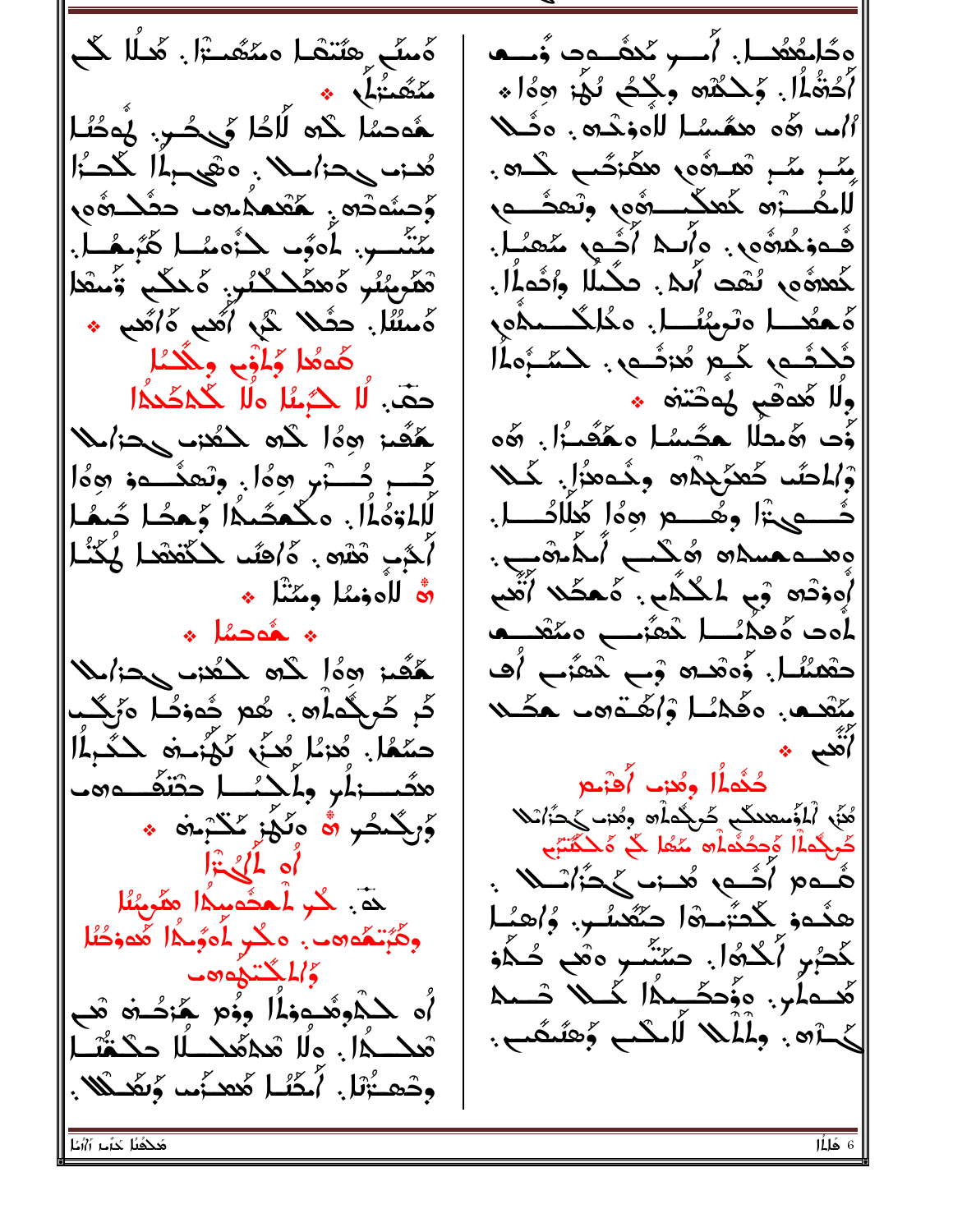أَنْتُبِ لَمُعَوُّلٍ وَّكُلْ حَقَّقَدِهِ . وَهَلْلا لسكره المرهفى المهاءة لمستهر هْمِ وَمُسْعَلَ. مَكْحَجُما وِمُعْسَا لِلْحَبُّلَا يُدعدُ اللَّهَ أَخُطْ وِمَّعْهُ هِمَّا لَمْعَصِّرُ ەالْكْتَا وْلَمُعْ ھِوْا. وْحَسَّرْ هُڅُەكْلَ وهُنْمَدْ. شَمْكُلْ«ثُمْ» تُعْمِلُه «هُ» تعمكا \* هُا حثَـــلا حُمْتــح هُـــلا حْصُــاٍ. ەْھەھەھُەر كَتْݣُوبِهَا. مَكْكَكُمْ معمل من المُتَمَامِ الْمُتَمَامِعَةَ الْمُتَمَامِعَةَ الْمَسْتَمَامَةِ ٱحُلْ حُ*تُل*ْا وألمته على دأهكما هؤي أ مَحتفظاً. حَيْدَ أَسْمَرْكُمْ . الْمُعتَمَدَة 5%. هُكْتُمْ هُـقَعُعْ وِلَا سُـعِعُو بْشْبِهِ وِمُّتْبِ لْلا هُمِنَّتْهِ \_\_\_ لِ ەھُلاَةْكْتُكَذَا هُمْ شُلا قْمُعْ. شَالْ لَّــدُّمُلُّا مَحَّحُــاً مَاهُا هُ/مَّــه لَّكُــُــا  $\bullet$  or  $\delta$ N  $\mathsf{N}$ , هِ كُلُوهِ سَمْعاً وَ لِمَأْماً . سَحِيْرَه خَرْدُا لَمُمْعَلَمِ كَاحًا كَتَمْلُ وضُلا ۖ هَدَكُبٍ . ە/مەئىد ئىمەشى ھَقْدُار \* كُثْمَلَٰا وقُدْب أَكْنُبِع مَّتًى أَمْؤُسِعِدِكُم كَرِيْكُمْلُرُّ وَمُّتَبَ كَيْتُمُ ٱلْكُلُّةِ ۖ<br>كَرِيْكُمْلَ هُدَيْدُهُا مَّتَعُلُّ كُلِّ هُكْفَتَّتِي كُفُّتْ هَــْرَلْ وِنُلَكَّــْ; ـهُوْتْــْـرَه . وِنُتَّوَـبِــس هُــوتْزَا مُحــزب هِقُحــو/ثـلا . كَـــلا مَحْفُلُا حَنَّ<mark>ء أَنْ</mark>تَا

كَهُمْ أَمُلًا وِحُدًا وَبَعْدَلِلا . كَمِلا مْدَهُ! هلا لمعوَّل. وْالْمَعْمَد ݣُحْمَرْهُا \* حكأو المصصدة فسلكنا المسكسكر َدُهَ دُاهُا ه/ُف لَملا لمُعْلا هُمْلَا كَتِبًا هِهُا. ِوُهِ هُذَا وَبِي حَمْنَا إِلَى مَكْتَفْسِفْ وَأَوْقُسْتُ لِمُوَفَّسْتِيْشِيْشِيْشِيْشِيْشِيْشِيْشْتِيْشْتَيْشْتْ ولمكتم فكائله لمكتب ولمتحم المب أاسلمغه هُدهكال هوُا مُوَهُطُ لِأُوهُمُا وُبِكُوْمٍ كَافُط وهَّزْمٍ : ﴿ مَسْلَمْهُ مِنْ الْمَسْلَمَانَ وَهُــوَ مَنْزَلًا }. وْأَلَمْكُمْ مِوَّە لِكُوْمِيْھَا تَعِي وَِّسُرًا. ەُسەبە باشقا ھۆك ەەھەبىھىدە \* Kuší Ju اشَمْــز حُــف شَكْلِّلُــْ مَــْ وَحُمْـحِ بِكُنِيكُوبُو . وَكَرْمُوهُمْ كَافَا وِجُمِعْهِ هقمسلافٍ شَـــدُوْ. هوْمِعْـــــــــــاً كَثّْكَمُورٍ أَسُبُلٍ. وَلَا تُأْكُرِ كَعِيلًا لَّكَ وَهُمْ حَدَّةُ اهْتَكُمْ الْمَسْتَرَبَّعَ الْمَسْتَرَجَّةِ  $\rightarrow$   $\sim$   $\sim$   $\sim$   $\sim$ لْمَوْا هُو وُهُلْ. وُحِبًا حَكُمْهِب هُو مُـــودُا. هُ حَعْمِعـــدَا وَٱلْمَعْسَـــد حَكِيْفَ الْمَرْبِينَ وَدَعَةَ وَالْمُحْسَنَةُ ا المُلْكِرَةِ. وِلِمَحْمُلُ نُزْهَدِ حِفْمِهِرْتُم . أَهْزًا وِتَكْمُدًا. أُسو مَيْسَلًا وِمُرَّدَسِ oL هُمَيْهِا وَلَمَلا هَبْتُهَا وِخُوهُا حقب كمُعل مكعِنْعِدا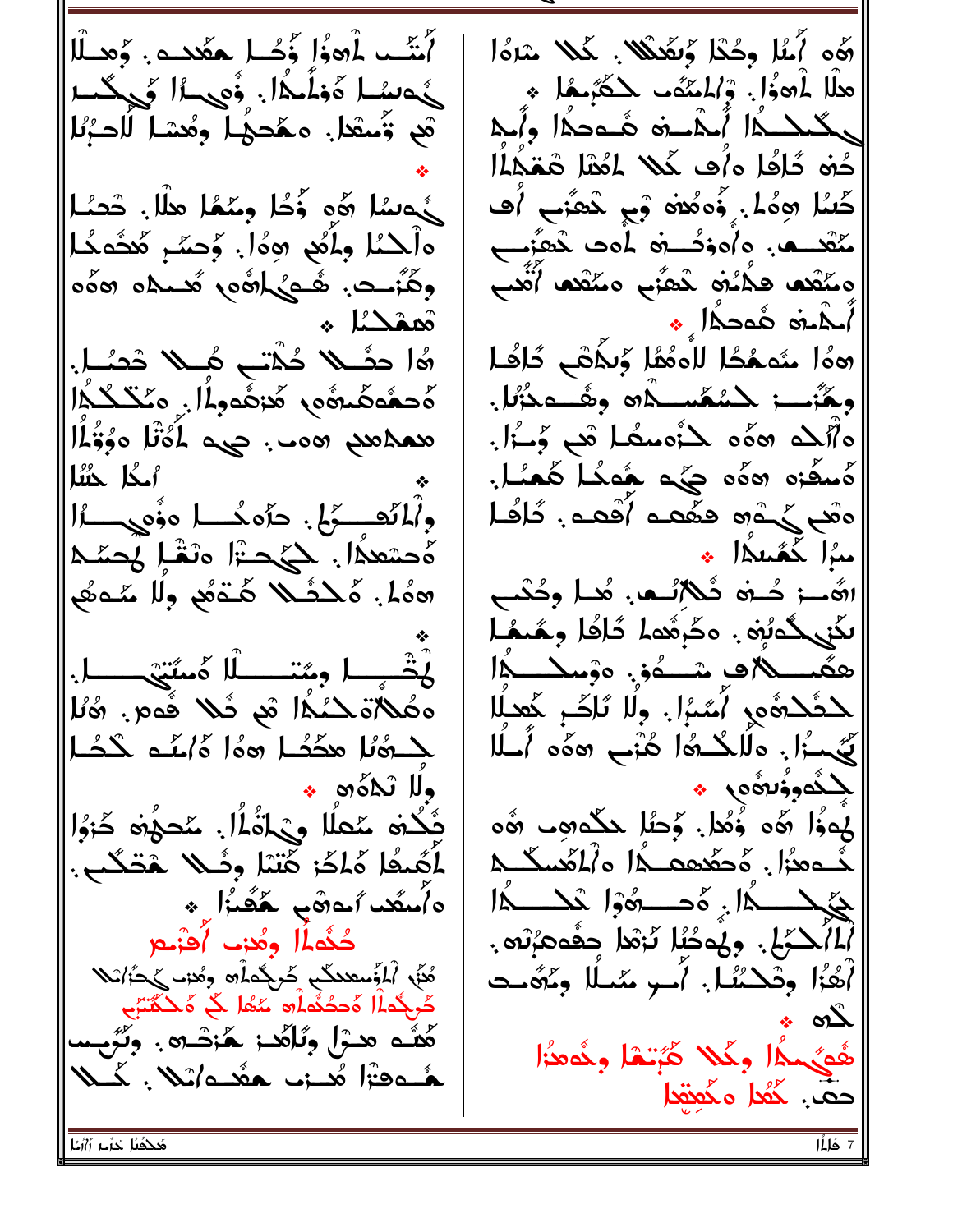لِمَدَةُهِ وُمُلِمُهِ مِنْ الْمُعَالَا وُسُسًا. وەتمىدە كى كىلەر. مەئىسىملە ، هُدُمْـدُاه . كَــدْ كَعنْــْـهِ وَحَعْـا وصَّمْ كَمْعَا مِعْمَاصًا. وِئُكْسُو أَمْكَى وَكَــدُاْھ رُيحُــى. ەخْـەوۋْلا مِنْكُو: وَوُوكُنْ وَكَعْدَا كَلَّصُوْ: وَهُم الْمَكْلُوا وْلْمُكْتَوْب وُكُمْ مِدْهَتِمِمْلَ. حَيْرٍ هُوْا وِلَا حَكْمُا لَّكُمْ لِمُحَكِّسٍ أَهْ هُذَا حَقَقَتُهِ. أَمَّا ئُكِ هُهُدَسَّفٍ ﴾ \* المُصَمَّات مَمْحَزًا وَآوَتْقَا. وَاحِفَاهُمْ هَكَكُمْ حٌلِمُـٰٓۥٗا وِهُـٰٓهَا لَٰلِلگتهُـل أَحْمِهِ ئَـــلا مُنْقَسِعٍ. ثَعِفْرِ لَا مُنْـــوْتُه لَّٰكَاوُمٍ كَلَّكْتَكَ: «أَسْلَعَ حَيَّامَتُعَمَّلَاً. وَهِمُسُلِ أَكُّ قُلًا وَهُدَّكُ لِ ەھ*ُل*ىر كُنْسًى وِنْھَىــد فْەزْھُلْــا، لْمْحَمَّرْ ٱخْكَمَّا كَبَّتْهَا كَلْمُثَّا ثُحَالَ ەم ئەركى ئاھتى ئاستى ئارابا قىلىن ئ هْدِقُ ْـلْ. وْالْمُكْسِ حْشُـوهُ أَ هُلْلْ. واُل هَـدْـُل فَكَّى محَمَّصَنَىٰ ﴾ حكَّد مْعَلْهُم، وتَحدَّم، كَيْحَبّْ. مَثْلُتُمْ وَرَّهَ السَّنَّا وَمُشْعَلَكَ وَوَّسْعًا مَعْدَدُمُلْ. وِتَبَلَّلَهُ كُلِّ ثَبِي حقّ سهّده لگر مُله أَلْحُدُّا. وِكُمْنٌ كَرِكَاوُتْتُمْ \* أُهُـه مَعْمُـا هفَّبُـمُـا. هَـُـه ثم \* \* کُدوکا \* \* هُنَّى . وتُسعْدا نْعْصْر حْكْبى . هُزْسًا حقَّة: حَدَّة عَلَمَ الْمَعْرِ الْمَكْرَ الْمَصْرَةِ مِنْ مَنْ مَنْ مَنْ مَنْ لِدَّوْمَنُو أَخْمِي كُبُرْهُا. أَلمُ يُحَبُّ مُنْزَا ثَلا بُسْعدَكِ \* كُبِرِ هُو أَمْلَقَى أَمْلَمْهُد. هَي أَكْثِهَا وَبِنَكْ: وَتَبْ يُ:تَعْسِرِ تَعِدْكُرُوْمَكِ. وِلْمَاهَا لِكُمْ أَهْلَا. هُزْمًا ضَرِبْكُمْلُو وامط حسقُوب متنسلا ه/نفسهُماً!. تَاهَــا كَاتَـــى. مُننُــا مُــنْا كَــلاً لْحَقُّودُهُمُلْ مِحْدَاكُمْ وَمِكْمٍ مَعَمَّتَهُمْلُ. ۈشتىنگىي .<br>أىپر ۈنىگىگىچى لەڭنەل<sup>ا</sup>ئل ئىنُبر حَبٍّ هُوٓا وال هَكْمًا ثُكَّى هُدهْكُمَّ تَطَلَا مْمَّ مُحْتَمَٰلًا. مُدَىْـا مُدْرَا شَــلا لِمَسْتَمَعَ وُلِمِكُوهِ وُلِمُدَا هُنُسَالَ وتتعدكم و وحْتِحْلُ هَكِّتْلَلْ وِهُدَيْحَكُلْ. هِمُسْلَم دەَ مُعْلَماْ اوْحِسُوطْ لِكُمْ: فَكُبِ. وَّد وُّكَــُمُلَمَّا. ) كَـــلا كَاتَـــرَه هَٰٓدَهُمَٰٓا. حَدُّدَوَمُنَا مِمْدَاحًا وَجِحَ لْمُتَوْتُدُو وَوُدْدُتُو. هُٰزئا هُزَا ضًا َوۡٮۡتَعۡدِكُبِ ۚ<br>مَّحَتُوبِ خَبَّا ءَمَّلَاٰتَّا. ۚ وَاِنۡقُـٰا خَـٰالۡنَا مَعَوَّنَهُمْلِ. حَيْرٍ وُوْا وِلَا هَكْمًا فَكَبِ همَّحسَّبٌ \*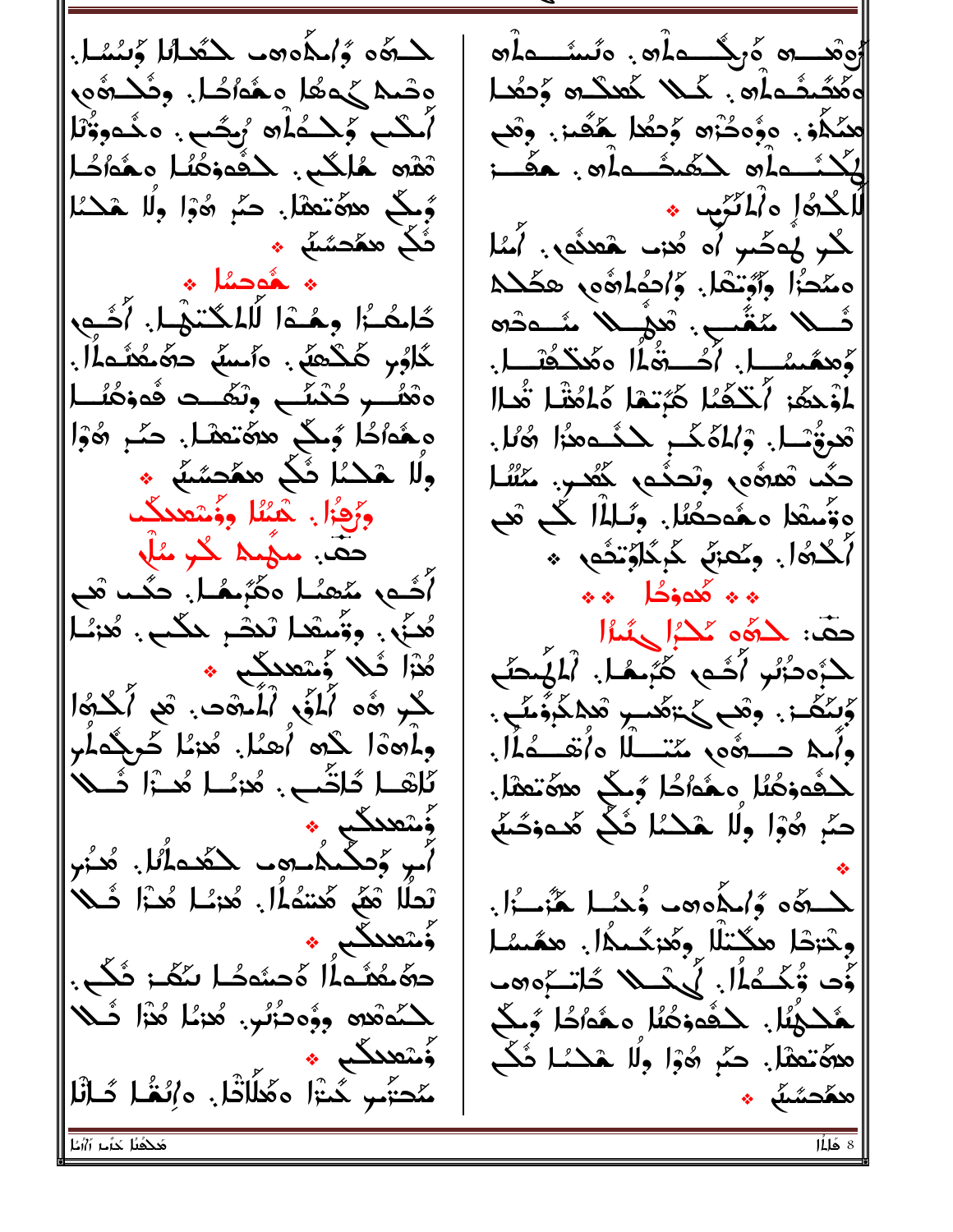ذْهِمْهِ وَهُدْلًا كُنْكُسْهِ. يُحِمِّلُهُ إِذْا كْمْكْتْشْمَا. شَەئْپ كَرْكْسْبْرْهُ الْفَـــــم، حَرْحنْــــملأ مكْبُـــڤـــمِلأل. ەڭكېر ۇخبا ككىزگىماھ. ولمۇڭا للكتم أمثلك \* ﻼﻫَﻌﺪُﻪ , ﻣُﻨﻤَّﺎ ﻭُﻤﮕﺘﺸـﺎ. ﮬُﻪﺷﻪ كَيْݣُــو أَمْ إِكْسُمِي. ݣُحــزُو كُـــْمَالْمْ هِيَمُعِنُكَ. ه/ُعِنُكَ ذُكُلَ هُكُنُواْ. ولمألقا كمرتعطي مكوبه 14 Indén حقّ: أَبِهِ وَجَنْبَهُمِهِ أَبِيا هُنْزَا شَيْلاً. وَجَهْرَهُمَا هُنَبِ كَحِنَّهُكُمْ . وُّمطُ وهُمُلْ. أَمْلًا واهْمَالُه أَحْدَمِــم، مكَنْرِ لِيَحِبَ لَمِنْ مِنْ مِنْ الْمَنْ هُكْكُم مُنْكُلُ أَكْلُوا وَاصُنَّهُا أَ  $\bullet$   $\sum_{i=1}^{n}$ لَمسَرًا كَبِيلًا. وُهمَّعاً الْكَسُّومِ وُەدُوُلسىر. ەڭلىيىۋە كۆتوسىۋ ِلْمَكْنَثُمِ ۖ كَتَرَبَّكُمُلُو ۚ مِكْنَثِيلٍ ۖ وَسَمَّائِكُمْ وَسَمَّاءَ أمكسير هُكْنُكُمْ هُوْسًا أَكْسُرُهُ ا وَاحْتَمَاْ أَوْلَى \* هَكْفُلَ كُفُسٍ. حَكَّرْهُا وُلِحْمِكُسٍ. وهْعِمُا ومَثْلًا هَ هُنُا سِكْنُّا أُوْوُحُا كُمْ . هِكْنُكُمْ يُسِمْ إِيكُمْسِ هَكْنُكُمْ . هُذِمًا أَحْدُهُ الْإِرْشَفَاْ وَحَدٍ \* ءًا كَبُنْهَا. نَبْنُ نَوْمُ حَقْنُهَا وَنَعْهَ ئَـٰہِم کَبِنُـٰاوُہِ. ہکھٓے گے ثَـٰلا 

كَعِدِوْهِ وَحَدَدْهُدِمْ. هُزْسًا هُدْرًا ئُلا مُتَعْلِكُم \* وَهُ عَلَيْهِ مِنْهُ أَوْمِ بِحُرِهُ وَهْ رُّہُ مَنَّهُ کُے اُووْک کُے مَعْدہ وُہِ حُزُنُوں مُحْزَىٰل مُنْزَا شُلا وُسْعِدِكُم \*  $\frac{1}{2}$   $\frac{1}{2}$ حقَّ هُلا وهُوجِسُل لِهِصَّرِ أَهُمِ. وَحْتَحُصُمْرِ وَهُنَّـٰلِمَّاً. كُهمُسِــدُهُ رِحْكُـــزِّهُ هُومِـصُـــهِ. هُحنُه حَفُلُو أَحْدُهُمُ أَهْ أَهْلَاهُمْ . واهدًا هُوصمًا لِمُحَمَّد لِمَحْمًا ﴾ لْهَكُسِ أَثْقَى ِ. هُدٍّ! هَنَّا! كُنْسٍ كَبِرْ أَحْدَّهُ!. كَحَبُرا فَكُما هَكَمَّتُرا. لَمَا كر آلمائك كُم هُبْتَهَا تَنْب كَعْلَــْـمالْ. وُاصْــەُلمەُ مْــوهُت \* David لْمَكْسِرِ أَكْمَى ﴾ وَّاسِرٍ مَّحْدَمُكَ وِهَٰذٍوَا مَثْلُونَ مَعْصُلُ وَهَبَلَا مُكَنَّبِهِ أَلِ لحفُلهُم، معقَّتهما ولحر المكَّنْصه ودُـــرِ ٱلْمُكْعَمَـــهِ . ٥أَهَـــزه حَقَّدمسُــل للكثوا مِعَنْنَا مُعَدِّبَ جِعٓ: منُعدُا وَسَد حُجَّرُ اللَّهُ اللَّهُ لمُحْفُـٰا وُەرِكَسِيَّى ووُّەدْتُى بِهِ ا هْدَوْمٌــــــــــه حَكَــــــزْلَمْ أَهْجَمْــــــــزْلَمْ أَ ەدُاەزُىمگىسى بۇ رېھگۈئىسىل. هْجِدْةَ كُلْمَالُهُ حَزْهِ مُحِبّْزَا هُجِعَتْنَكُمَا يمكنكم ؛ فَالمُا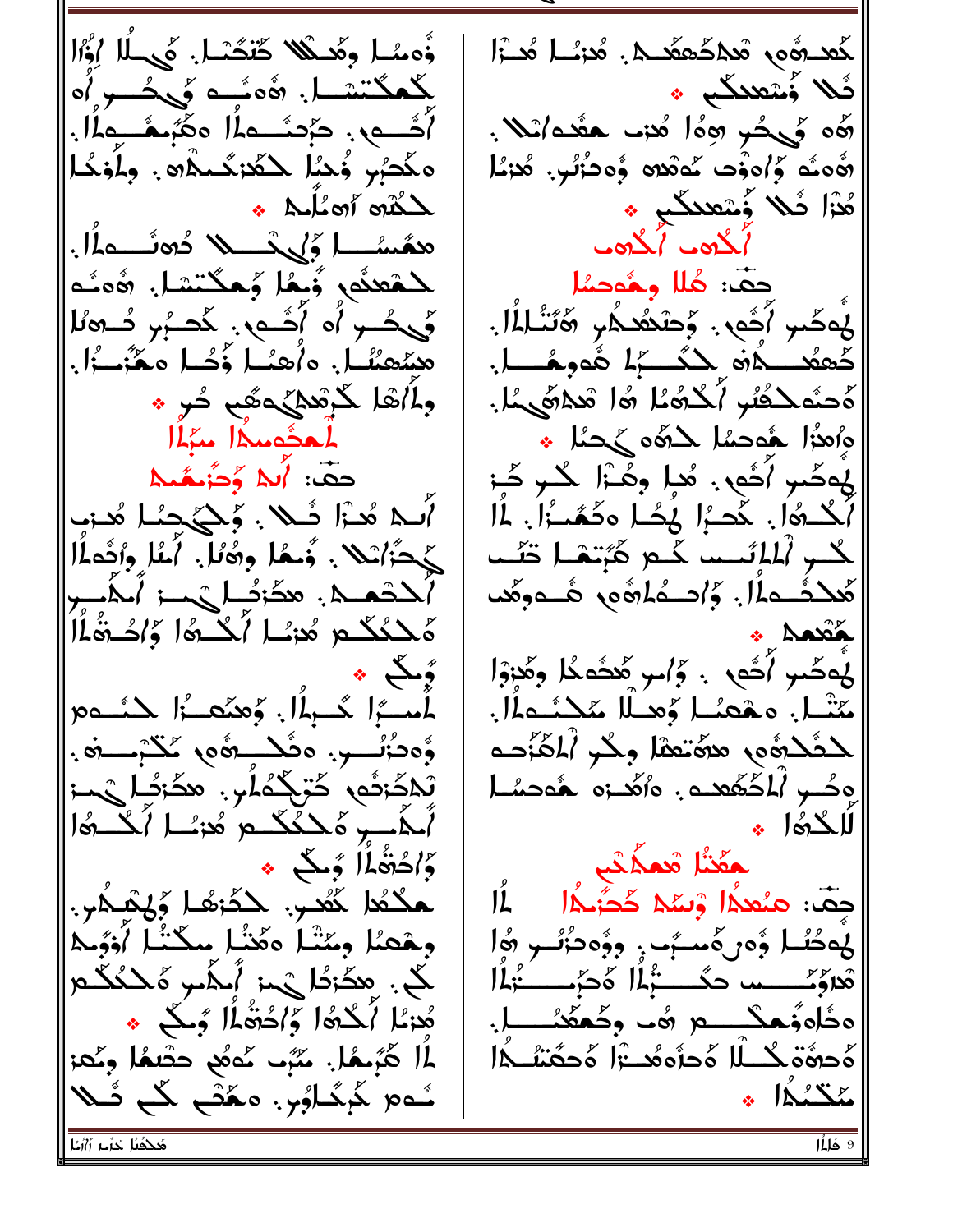وۭڛۢڂڔػڸٞ؎ؙڶٳ؞ڔڲڡڶڔۦۿؘڡۏؙٳ  $\frac{1}{2}$   $\frac{1}{2}$   $\frac{1}{2}$ لمحَمْسِ نُعفًا. وَاصْرَاءُ كُحْمَدْ: أَنْهَ وُحِسَرًا. كَسُبْهِ كَفَفْعَها وْاقْصَادَا جِمْزُه أُلْ \*<br>وَجِمْسٍ أَخُمٍ ۚ وَجِبٌ ۚ كَعِلًا ۚ وَوَه جُنَّسٍ.<br>وَلَا يَرْسَى إِلَيْ مِنْ يَسْ الْمَرْيَبِيْنَ ﴾ لَئَا ا ٱلْمَلَٰٓٓٓٓٓٓٓہٰٓٓٲ ۦ ڂُہ مُعۡمَٰٓد ۖ کَم کَاتَآ ٖ وبكملر په لمُعَصَّفَ مِعْقَدَّمَ حقَّ: هُلْ وُإِلَمْ أَلَى لْمَكْسِ أَثْمَى ِ. أَثْنُا هُمْلًا هُـُمِعْتَا . وصْرِحْ ، الْمَحْكَمُ بِكُمْكُمْ أَمْكِمُهُمْ مَّذِهُمَاً. رَبُّكُمَارِ هُدُوا لِمَحَادِ ﴾ • كَرْهُـمِـلْمُ هُـمِـدَانِ هُـمُعَـبِ كَيْتَهُـبِ كَعْفَيْكِ) . هُ اس ِ لُهُمْ أَلْمُ أَنْ لَجِنَ بِ لَكِي . رِيْحَمَلُو ِهُوَوَٰا لِمَاهَا لَكَجِ \* لَهَ صَبِ اُهُمْ . وَالْحُدُّهُ الْهَمَانِ لِمَحْمَلِ ﯩﯖﻰ. ﻛﻪﻣﮕﻨﻠﻪ ﮬﺎﻣﯩ*ﻨﺌﯩ*ﺪﺍ. /ﻣﻐﺪﺍ وْاْھْلُەوَّى. رېڭملر ھُەۋا لمەۋا  $\bullet$   $\Delta$ \* Lisai \* لُه هُبُعُا لَمَا هُوم هُغَدٍ ضَرِكُواً!. ەُ/مەَ*ّا* كَلى ھُارگ مُوماُر مْسَوْهما مَنْدَكُمْ). رِگْـملر هُـمْرَأ لِمُ3ْ  $\ast$   $\Delta$ هُلًا وَرَّهْ ا هْمَمْلَ

خُدوؤُنُي . مكَنْصُلِيْ حِمْ أَمِكْسِرِ هُكْكُم مُنْكُلُ أَكْتُوا وَاحُدَّقَاً ۇڭ \* رُ ——<br>لِلْا يَوْمِ الْكَلِيِّيِّي. لَا كَعِبُلْ هِلَا مَحْمَلُنَا . أَهَا لَا وُهِيُمِنَ وَلَا وُهِمْنَ أَن ەھكىگىب. حنْــەم وُەدْتُـــو. كَيُمصُّــل هُـــزب كِحْزُاسْكِلْ . مُبْسُلْ كُبِلَالْ. هَكْتْرْسِغْه أهنَّ المَشْمِساً. هدَّرْئِا آسَمَ أَمكُسِيرِ هَكْنُكُمْ هُنْسًا أَكْسُرُهُ ا أَوْاحُثْهَا أَوْلَى \* Loro Lea de حقّ حكّ رُقِّ ا ه<br>هَمَّــ شَمْكِهُمْ أَهْلِكُمْ مُعْصًا وَهُمَا<br>تَّوْمِسُــاً. هَ/َمـــدُوْ لَمَـــ حَشَــهاوُا وِهُوَوُكُسٍ وِتَعَمَّا كَحُزُنٍ. هُوَصُبَا یکر اُلگاہ : أُسِبِ مَحْكَفُهِ أَولًا ﴾اُهُما دَلْمُ يَوْمَ هُوصُل أَحْقه أَشُوب لمَعْلُله. ەكْمْلَا ھُە تْعْقَا. ھُەجسًا كْب المحادثه المعه مُعزَّا وَاسْتِكْمُ مَعْصَلَهُمْ وَلَهُـزَا فْعقْبُنُــــــــــوه . ﴿ وَ أُونُو لَمْ مُعَمَّـــــلَّ وِؤُەدْتُكْسِر. وَكَمَسْكُلا شَمَا تُلْكُسْمَ. هُ حمْل كُر أكْدُه الْمُحْسَنَة وَ تَعَمَّـــ ذَكَّـــــهِ. هُ الْمُسْرَأَ حَدُهُـــأَ وِكَرِكُلُوُرٍ. كَرِ ٱهُذِ هُوصُلٌ. كَـــوَّهِ  $|\mathring{\mathsf{L}}|$ فَا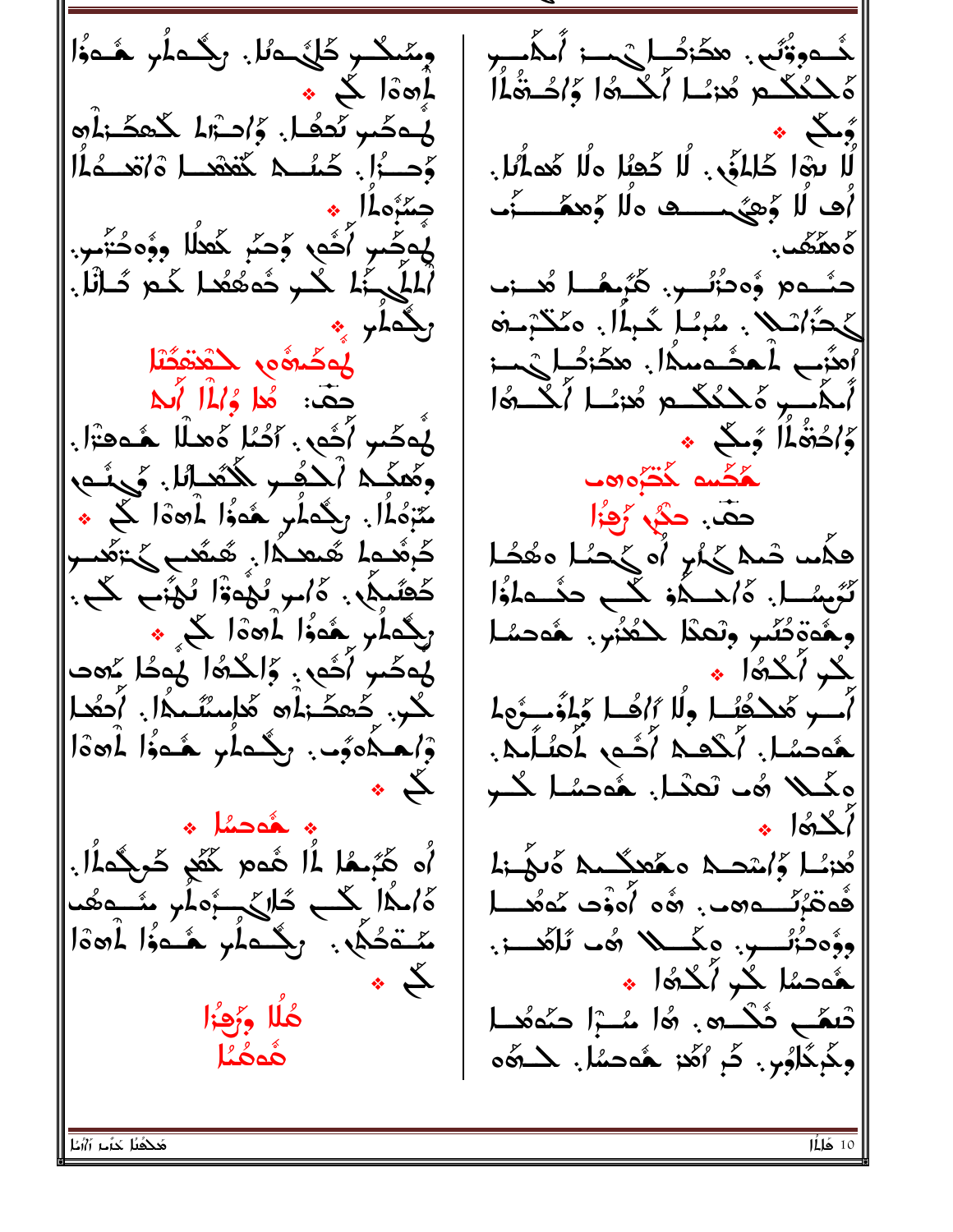الْعَشِّيهِ مِدْأَا . حَــْهُ مُا كَوْهَــا وُهَــال سَّــْزِهُ1|. كُــةْنَا ٱحْكَمـــح مَعَّمَعْمُنَــا مرهَٰ حَكَمَــــــــ و هُشْــــاً حَقَيقَــــــــع<br>هُمحَمَّحسَّــــو إُس الْحَّةقالِ حَكَمَتْهَا وَا هنَّحصٌ . لِكُنَّا هِهُوؤُبِ . حَـكَاهَالَ ِّقُــتَى مُـدْكُتُ . حَكْلُتُ , هَدْسُــعَا لَهُ ا اللَّا حَمَّدُ وَهُوَدُمُّاً. وَحُنَّى هُنَّه وكَبُنْهَا وَتَمْلاً هُزْرَه وَمُنْعَلِ هُنَبْتَا . ەدقىما ەيكىل. كىقىدە گىدە كْنْبٍ. ەھْلگىپ ئىقسە وتىكىلا حــــوهُ ، حـمـُحـُمـَــــمِ تَعــــوهُ ، هُـــهِ هُدهُ المُ وَقُسْعَـــا فِ هَا حَـــهُمْ كَٰذِهِ ثَنَمْاً هُا ئِنُمُّبٍ. مِنْقُنْۃًا هُوكُمْـــــــٰٓ;ا وَوُْهْـــــا هِ مُلاتِـــــا. وهْلِكُـدْهُورٍ نُمِجَّبٍ . حَنْسُوٌ وهِ همُسُل: وُاهوْد لَلْمُكْبِرُهِ هُمَعُلا ەُ حَكَّرِ رَحِسُّه مَّ رِجُّهاه لمَكَّرْف كَب \* هُوص*ال*<br>حَكَـــا أُو أَضَـــوب تَعهُــلا گـــَّتُمُّلْ. وْلْمَانُوْتُ، ثُبَّ مُسْهُــْمَالْ. ەثىب يُمتِّكُفْا وِثَكِرْهُبِ أَوْكُسِهِ. حَكْب أَه أَحُمِي. ثَعَهُمْ ۖ وَخُبَالٍ. وِلَا تَعَقَّبَ لْحَدْهِمِ ۚ ݣَجْدًا. هُحَشِّهْ لِمِنْكُمُوهِ ۖ تَهْتُدَا كَعْمُبْلَا. حَكَّ أَه أَخُـه مكْـ وَّكُمُلًا وِكُفًا هكْنْشَكًا وِتَبْخُدُهُ مَحْفُلُ حَرْء آانُا

هُم «ەُا مُمْعِمُا ەكْبُعْا. مُن بِحَبّْرُتْكُمْ. وحلوفِسُكُمْ وَوُسِيًّا وَرِكْحُمِلٍ. مَعِ رَجِعُ! أَأَلَمْهِ. حَقَصَهُ اجِعًا لَكُلْ وَهُدِمْ جِعًا أُمْسٍ وَسَرًّا. ووُسعْده حَصَّبِ هِ16. هَـــ أَحتُــا ھُگُـــالا. ہگـــ اْلْمُکَـــالا گُـــة كُرُّوْهِ). كَشَـْبِهِ هَشُـُوَزًّا لَمُزْنَ ادهُ أُسْساً المُعْشَدەت ت هُدُرَا. وَهِدْ وَهْدُلاً. مَنْ وَنَسْعَده ေါ်ဇာ နဝိုဝါ်ဇာ \* Lusan \* بَقْعِهِ أَشْا وِأَيْنَ هِهُا جَئِسًٰا. هُب وُرِكْبِحُـا. لاهوَّى مَّعْسًا هِكْبُـِهَـا. وْكَمَا هِهَا كَـْمَاهُو، هَلْلاَتُو، يَكُلُّا ۚ وَحِي ۖ رَحِيحًا ۖ وَسَعُدا وَمِكْتُم ﴾ أَمَثَلَا مُحْمِدٍ كُلُّهِ. وَهُدَوُا هِمْا ههُا مكَّده لَا أُوَوِّهُمْ شَهْكُلُهِ». هَ أَمْلَا هُمِهَا كَـهُاهُمْ. هِـزَا لَّكْتُ قَامَلْكُمْتُ مِنْ مَنْ صَمْلِكُتْ مِنْ  $|\mathcal{S}_1|$ حقّ: كَمَلا صْلا حَسْع ـعصُّسا وُددُتُاب. أَثَمَه كَبُرْهُا. أَثْنَا مُكَسِّنَةٍ كَمِيرًا مِنْ الْمَسْلَمَةِ ﴾ وأسلا في السيم هُدِيْلَ. وِلْمَوْبِ مُنْتِيلٍ ثُمْ نُصْرِ مْبْزَا وِكُوهُمَا هُو وِمْيُوْهَالْ وَصْرَهَ هُه ٱلْمَــبِ شَهْدَهُمَا ۖ. شَبِ مُهُوصُـا وِثَدْهْبٍ يُضَّـٰهَا. مُبْتِ تَنْفَـٰا ەقتتىپ ئىتقۇل. ەئىلائىم اڭد َ 1 هَا اُ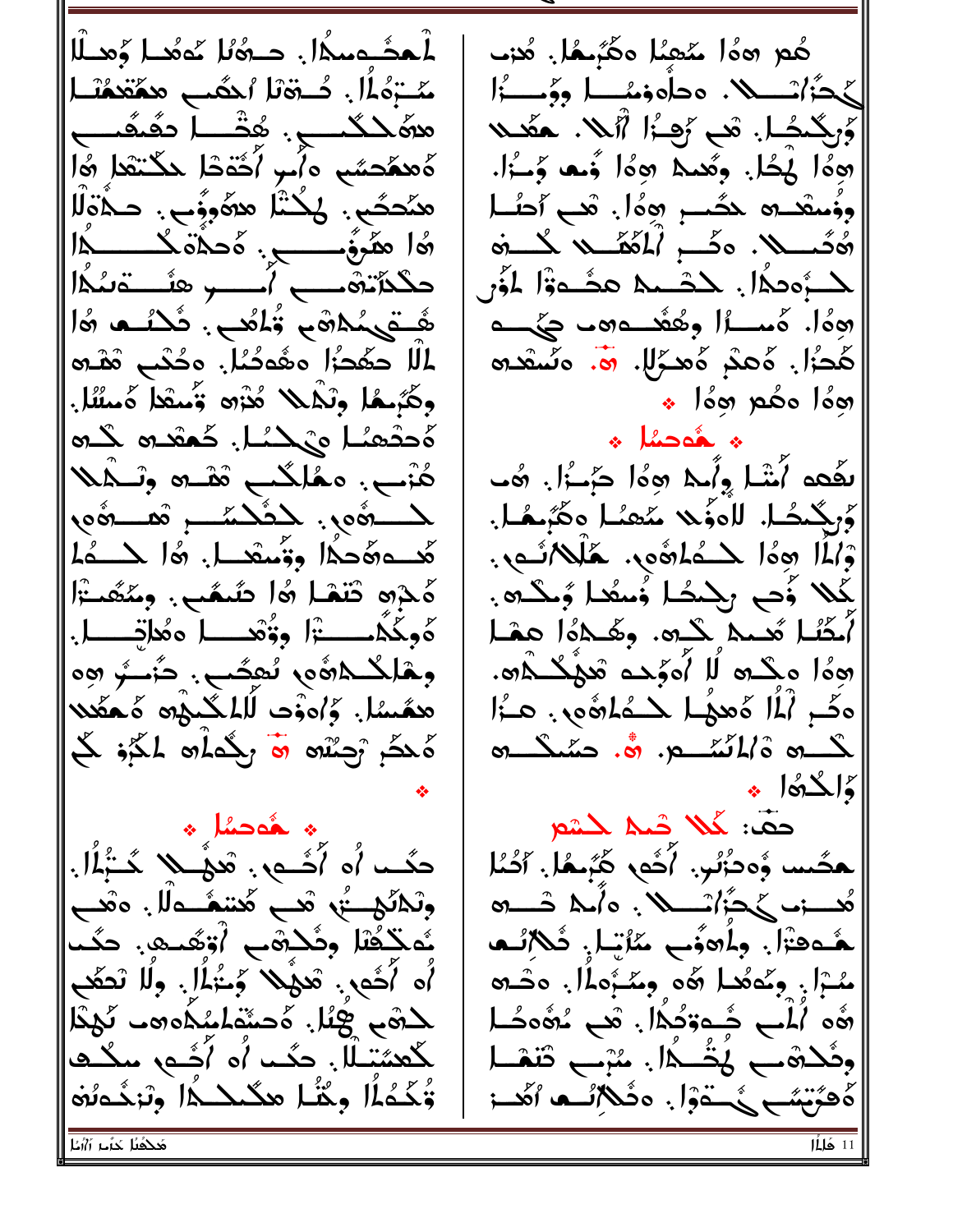سألماه المستشر المستحك والمستحكمة حكَبْتُمُّدِهِهِ دَعَكْتُ مُتَعَشَّدَاً). حكُــــا أَهَ أُشُـــه بِ بِمكْـــف كُـــةٍ ثَلا لَيُّهَ لَا مِنْهَا وَاهْمِ الْمَوْلِيِّ. هَمَكَّ وِيْدِدِهِمْهِمْ. حَنْحَفْسَمْلَ هُجَرَّدَ شَمْلًا. مَنْقَــا ه/ةْــكِـرْبَا. هكْفْــا هَزْدْـا كَعْسُمًا. تَعْمِلاً عَمُدًا وِمُنْزَى. وَهَا هُولًا ﴾ حكمًا دُهنُماً لَهُمْهُمْ. حكَـــا أَه أُهُـــها . مْوَسْــوا سُوَسْــا بَهْسَرْ } إِنَّ وَهُدُوْهُمْ إِنَّ لَهُ مَعْ كَبَالِهِ } وِنَمْكُرْشُو ۚ كُمْنُشُماً ۚ ). أَف لِمَنْشَا هِ كُمْ أَوْتَعْمَلْ. حَقُدْهُما أَصْفَدْ الْمُحَمَّدُ وْتَعْشَمْ كَتَزْبَدْكُمْلْ. حَكْسَا مْكْسِفْ كُنُه∫ًا وهُذب كَحْقُوب كَلْأَهْرِ لِمَ وَهُوَلاً وَهُدَا وَاللَّهِ مِنْ الْمُسْلَمَاتِ ریگماُر کَفَع مُناتَ کے تَااتِکہ ریگماُر کَفَع .<br>کریگناُار تعصُّلہ مُنائلہ منقا کی ەتْعِيْلَاكْتْلَا مِدْيَوْمًا. تْعَيْنَا وَوُمْقِا ەھۈلا سَمُعْتْل دَّب سَكُفْ شَبْدًا حنُّه وُهِ دَٰرْتُه وُاحُمْ مُنْصَا هُدْب وِكُدًا وُودُنُو وِلْمُلَيْنِ مَعِ تَتَبُّلُ كَحْزَاتْكَا . مُبْسِ كَسْتْرَا هُحَتّْتُكُمْ وِلْلحَــُنُ هُفُــةَ فُكْـرَهْبِ هَـٰـٰٓوَهُـلَالِ. اُهْبَـــ هُـُدَسُــاً. ۞ تُرْسُــا هُدُــاً أَقِيمَ هُحكُبْ. وهُمُلُّل نُعكَّـرٍ حُــٰهَ. آه مُل الله تَوْجُدًا. هُمُّه مُعَمِّكُس أَحْمُدا مَ عَمَّا الْمَرْسِيِّ مَعْدَهُ . ﴿ مَدَّدَهُ صَدْمَهُ عَمَّا وُأَوْهَا لَكَعَفَعُكُلُّكُمْ فَيَ اللَّهُ الْمَكْسَنِينَ اكرېڭىغا \* هُوَدُه كُمْ وُبِكُتْمَا بِكُمَا كَحِمًا .<br>-<br>-<br>المُجَمَّلُ المُجَمَّدُ المُجَمَّدُ المُجَمَّدُ المُجَمَّدُ المُجَمَّدُ المُجَمَّدُ المُجَمَّد ەئىئىل قىراھ كىم ۆھڭتشىل حَقّ: ـ اهُوْ حَدَّاسًا ەْھكتشا ھەرا. كەر اُكْتلا ەْسْتْبْتا مَاسَوًّا سَارًا هِهَا. هُمَّا كَعُدا هَيْ الْمَا. كَتْمْسًا هِهْ!. هكْمْ هُـْمْ حَزْفِيُ ۖ وْ}لمَّكْلُم حَدُّدُفُ سِّعْدًا. ثُم كَلْلَم · lóg livé a lloisée ه/وَحَكَبٍ هُـهِ وَمَاهِجٌ ﴾ حــَرْا هِ تَشَـا دعُنا مُتنفُّدًا حكْلًا مَن كَلْمًا كَتْتَهْتُلْ خْعَزَلْ. كَاهْتْكُمْ هُغُدْهِ جُرِهُدها أُسُومٍ ولَ لَمَعْهُم وَةَ لِهُ وَهُمْ. كَمَلا قَبِيءٌ وَهُدْب اَهِ كَثَبَـــُٰدٍ لَا ذَٰلِــ هِهَٰا. كَبِمُّــهَا لِحَذَاتِ لَا ذَكَراً وَهِمَّت وَهُ إِن هَكُعْفَيْسُا مْلاَكْمُفْسَى 300. هُوهِ: وَهُلْ وُمِكْشُمٌ فَ هُورُنُهَا } ەلكىنىلا ۇزگەلمەن ەڭلا ئىىمكا مُ*لا هْزُلْ \** احمْد سَنْا ﴾ والحدمقب أَآهِ وُوَا وُجُسًا أَمَيْ هِوَا كَمَسْتُف حقّ: اقْتُوهُ) مُكْتَعَلَّ وُحْكِر أَوْهُما. مَكْضَّتْتُمَّا يَكْلَافِكَا. كَ مَحْدُمًا حَنْ الْأَامَّا  $|\mathring{\mathsf{L}}|$ فَا